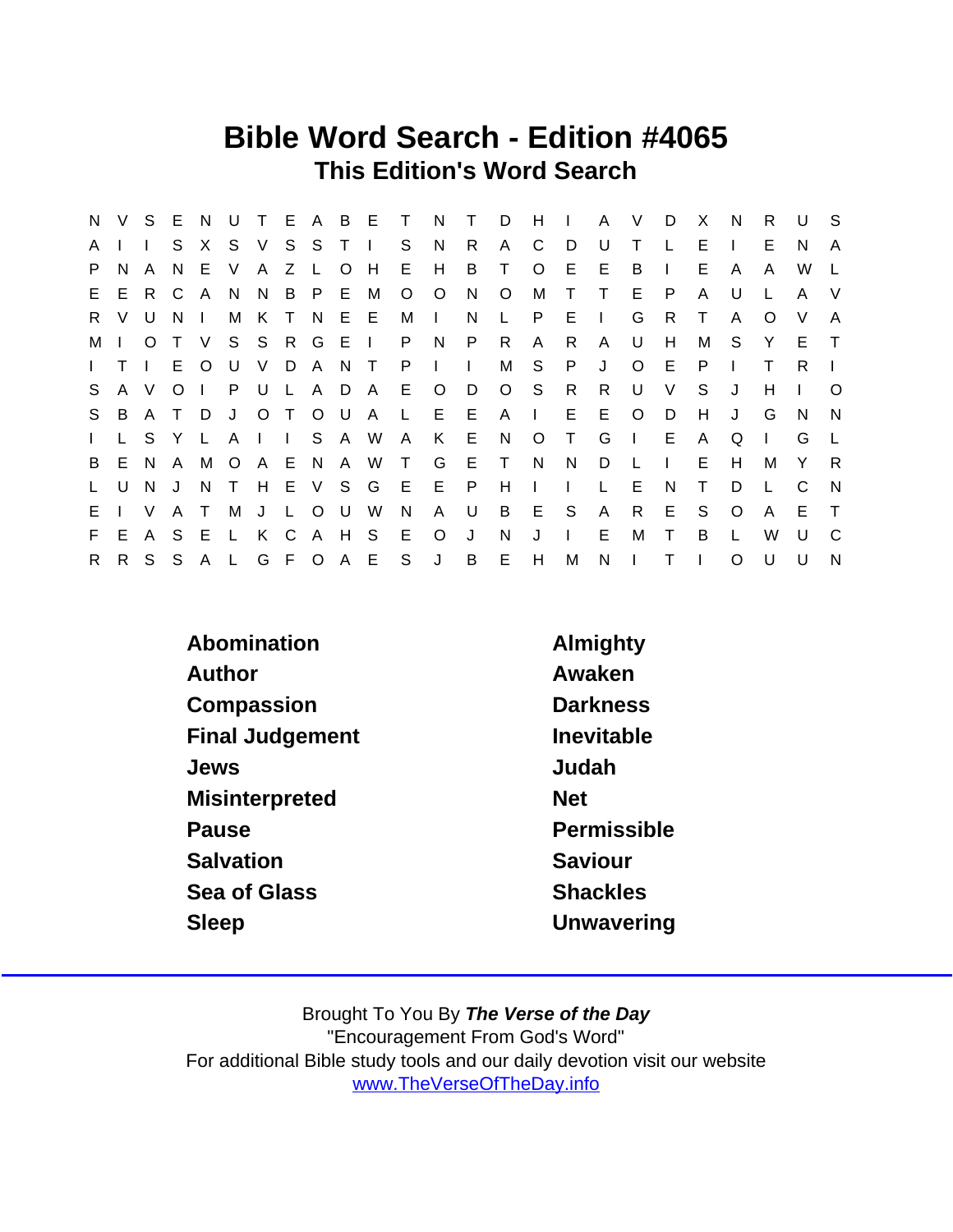### Bible Word Search - Edition #4065 Word Search Answer Guide

| n            | V            | S.        | e   | n            | u t |   |             | e a b e t               |     | n T d                     |              |              | h               | $\mathbf{I}$ is a set |          | a v          | ∣ d          | $\mathsf{x}$ | n.           | $\mathsf{r}$ | U            | - S          |
|--------------|--------------|-----------|-----|--------------|-----|---|-------------|-------------------------|-----|---------------------------|--------------|--------------|-----------------|-----------------------|----------|--------------|--------------|--------------|--------------|--------------|--------------|--------------|
| a            |              | li.       | S.  | $\mathsf{x}$ |     |   |             | s v S s t i s           |     | N                         |              | r A C        |                 | D                     | U.       | $\mathbf{t}$ | $\Box$       | e            | -i-          | e            | N.           | A            |
| P.           | N.           | a         | n   | Е.           | V   | a | z L o h     |                         | E h |                           | B            | t            | $\circ$         | E                     | e        | b            | i.           | e            | a            | A            | W            | L.           |
| E            |              |           |     |              |     |   |             | E R c a N n b p E M o O |     |                           | n o          |              | M               | T t                   |          | e            | p            | a            | U            | $\Box$       | A            | - V          |
| R.           |              | V U n i   |     |              |     |   |             | m K t n E E             | M   | $\mathbf{I}$              |              | n I          |                 | P E i                 |          | g            | $\mathsf{r}$ | $\top$       | a            | $\Omega$     | V            | A            |
| М            | $\mathbf{L}$ | O t       |     | $\mathsf{V}$ |     |   | s s R G e I |                         | P n |                           |              | p r          | A               | R                     | a        | <b>u</b>     | H            | m            | $^{\circ}$ S | Y            | ET           |              |
| $\mathbf{L}$ |              | $T \perp$ | e   | $\circ$      |     |   |             | u v D A N t P           |     | $-1$ $-1$                 |              | m S          |                 | $\mathsf{P}$          | J        | $\circ$      | e            | p            | -i-          | T.           | R.           | -1           |
| S.           |              | AVoi      |     |              |     |   |             |                         |     | p U I A D A e o d         |              | o S          |                 | R                     | R        | U            | V            | S.           | $\mathbf{j}$ | H            | $\mathbf{L}$ | O            |
| S            | B            | At        |     | d            | J   |   |             |                         |     | o To U a I e              | e —          | a            | $\sim 1$ .      | E                     | e        | $\circ$      | D            | h            | $\mathbf{i}$ | G            | N.           | -N           |
| $\mathbf{L}$ |              |           |     |              |     |   |             |                         |     | L S y L a I i S A W A K E |              | N            | O T             |                       |          | g i          | e            | A            | q            | $\mathbf{L}$ | G            | $\Box$       |
| B            | E.           | n A       |     |              |     |   |             | m O a E n a w T         |     |                           |              | get NN       |                 |                       | d        | $\mathbb{R}$ | $\mathbf{i}$ | e            | H            | М            | V            | $\mathsf{r}$ |
| $\mathsf{L}$ | <b>u</b>     | N         | -i- |              |     |   |             | N t h e v S g E         |     | e                         | $\mathsf{p}$ | h.           | $\sim$ i $\sim$ | $\mathbf{L}$          | $\Box$   | $\mathbf{e}$ | $\mathsf{n}$ | t            | d            | L.           | $\mathbf{C}$ | n,           |
| E.           | $\mathbf{L}$ | V         | a   | t            |     |   | m j l o u W |                         | N   | a                         | $\mathsf{u}$ | b            | e S             |                       | $\alpha$ | $\mathbf{r}$ | $\mathbf{e}$ | S            | $\circ$      | A            | e            | t            |
| F.           | $\mathbf{e}$ | a S       |     | E L K C      |     |   |             | A H S E                 |     | $\overline{O}$            | $\mathbf{I}$ | n            | $\mathbf{i}$    | $\mathbf{L}$          | e        | m            | t            | b            | $\mathbf{I}$ | W            | u            | C.           |
| $\mathbf{r}$ | $\mathbf{r}$ | S.        | S   |              |     |   |             | A L G F O A E S         |     | J                         | $\mathsf{b}$ | $\mathsf{e}$ | h               |                       | M n      | $\mathbf{i}$ | $\mathbf{t}$ | - i          | $\Omega$     | <b>u</b>     | u            | n            |

Abomination: Diagonal **Almighty: Vertical** Author: Diagonal **Awaken: Horizontal** Compassion: Vertical Darkness: Diagonal Final Judgement: Diagonal Inevitable: Vertical Jews: Diagonal Judah: Diagonal Misinterpreted: Vertical Net: Vertical Pause: Diagonal Permissible: Vertical Salvation: Vertical Saviour: Vertical Sea of Glass: Horizontal Shackles: Horizontal Sleep: Diagonal Unwavering: Vertical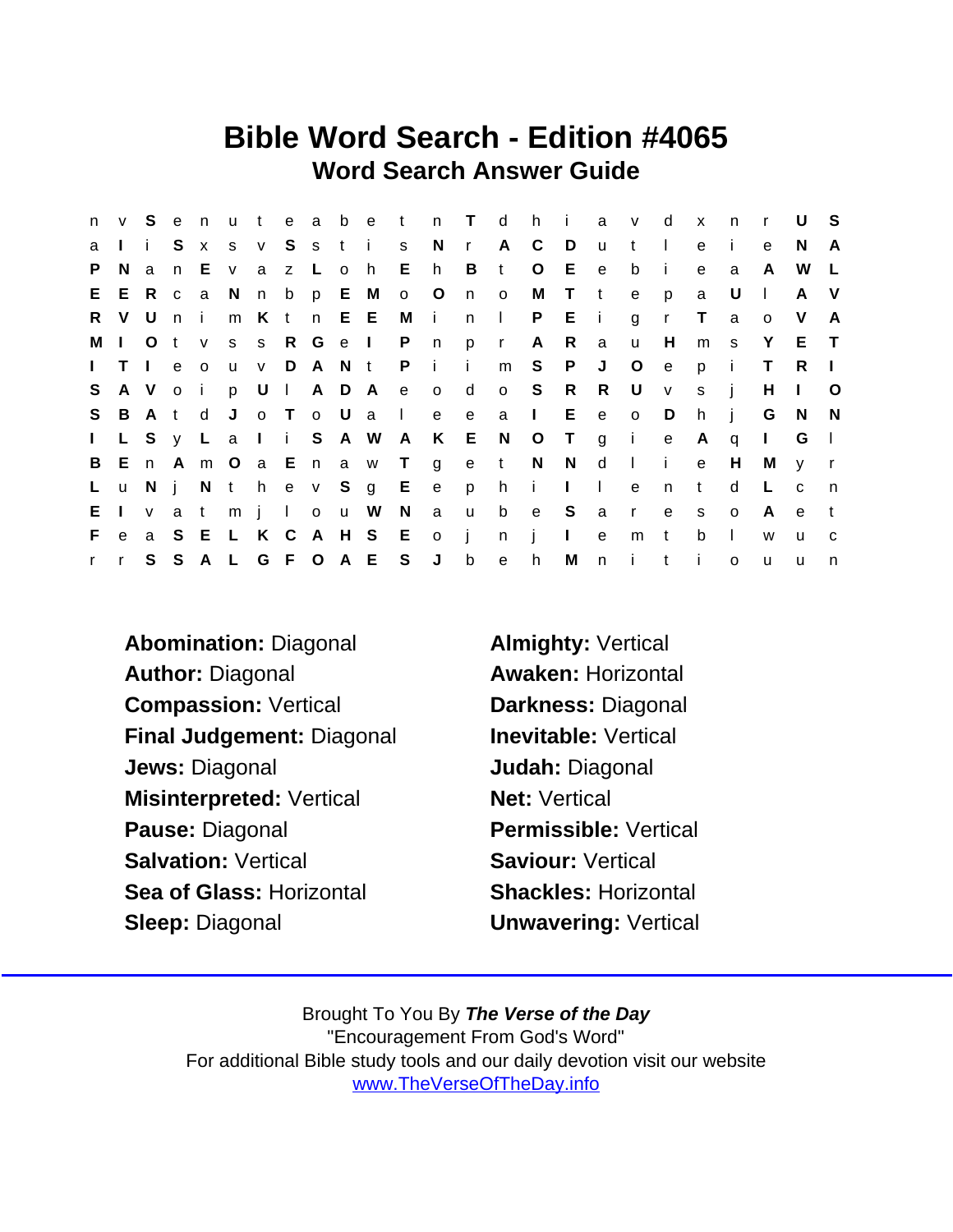# Bible Word Search - Edition #4065 Words Used And Their Definitions

Abomination

Intense aversion or loathing; Detestation

#### **Almighty**

Having the greatest strength or power possible; Immensely powerful; Having the highest authority

Author

A person who writes; Jesus is referred to this when our faith is placed in Him

Awaken

To wake up

**Compassion** 

Showing pity; To have sympathy; Showing kindness beyond what is deserved or expected from others around you, often regardless of negative consequences

**Darkness** 

Opposite of light; Symbolic of evil, chaos and disarray

Final Judgement

An event around the time of the end of the world where God judges all souls and either rewards or punishes each person (Revelation 20:11-15)

Inevitable Unavoidable

Jews

Members of the tribe of Judah or people who practice Judaism, the faith named after Judah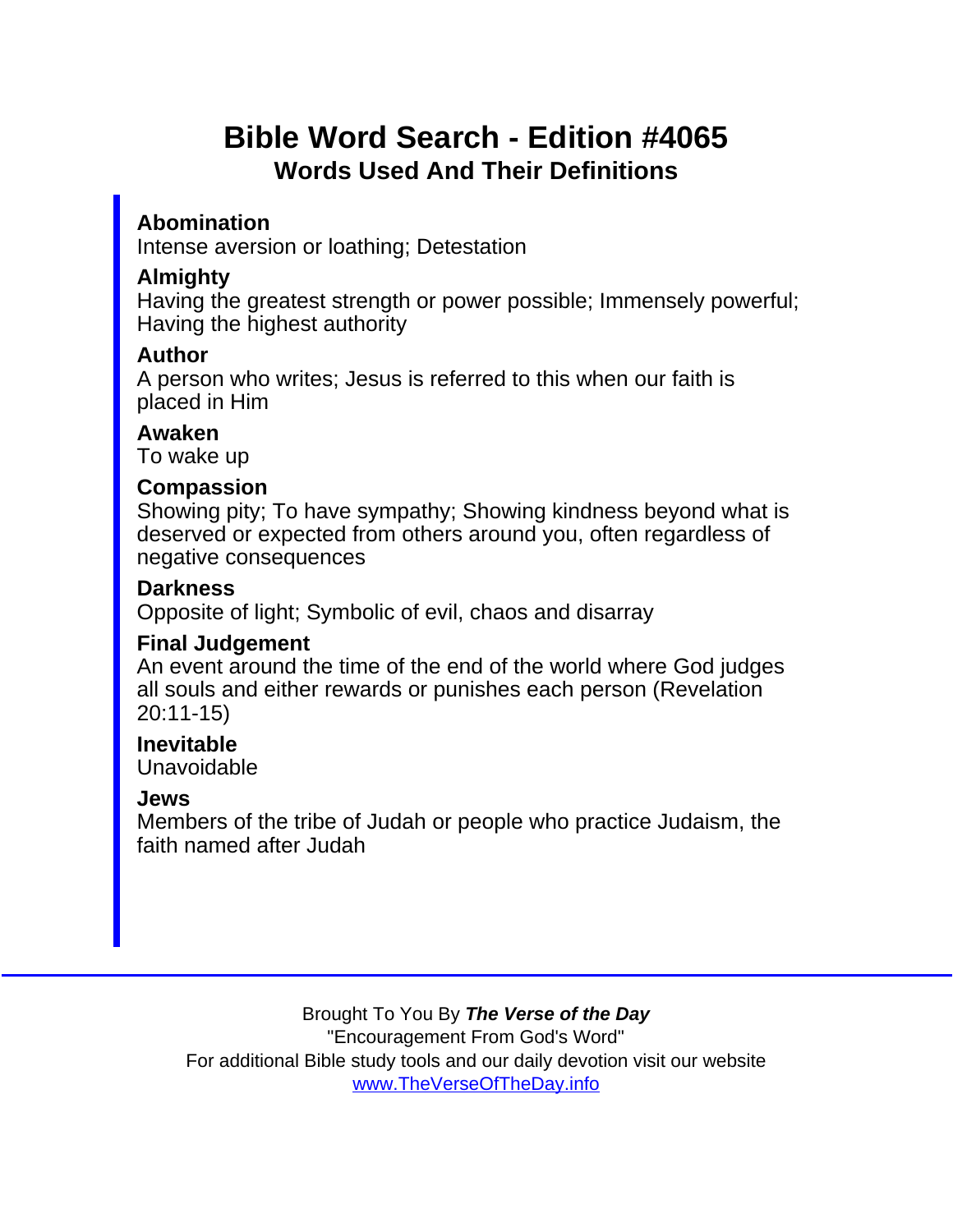## Bible Word Search - Edition #4065 Words Used And Their Definitions - Continued

Judah

One of the 12 tribes of Israel; The man who the tribe of Judah came from

**Misinterpreted** Having misunderstood a message

Net

Rope that is tied in a way that enables it to catch fish when tossed off the side of a boat

Pause To stop momentarily

Permissible Not forbidden

**Salvation** 

Rescue; Act of saving or preserving from destruction or great calamity. The saving of mankind from sins and giving of eternal life with God.

**Saviour** 

In the Christian context, the Messiah who's purpose is to redeem the world and re-establish God's purpose and intent.

Sea of Glass

Located around God's throne and described as being clear as crystal (See Revelation 4:6)

**Shackles** 

Something that is placed around the wrists and / or ankles to prevent free movement, often used on prisoners and slaves